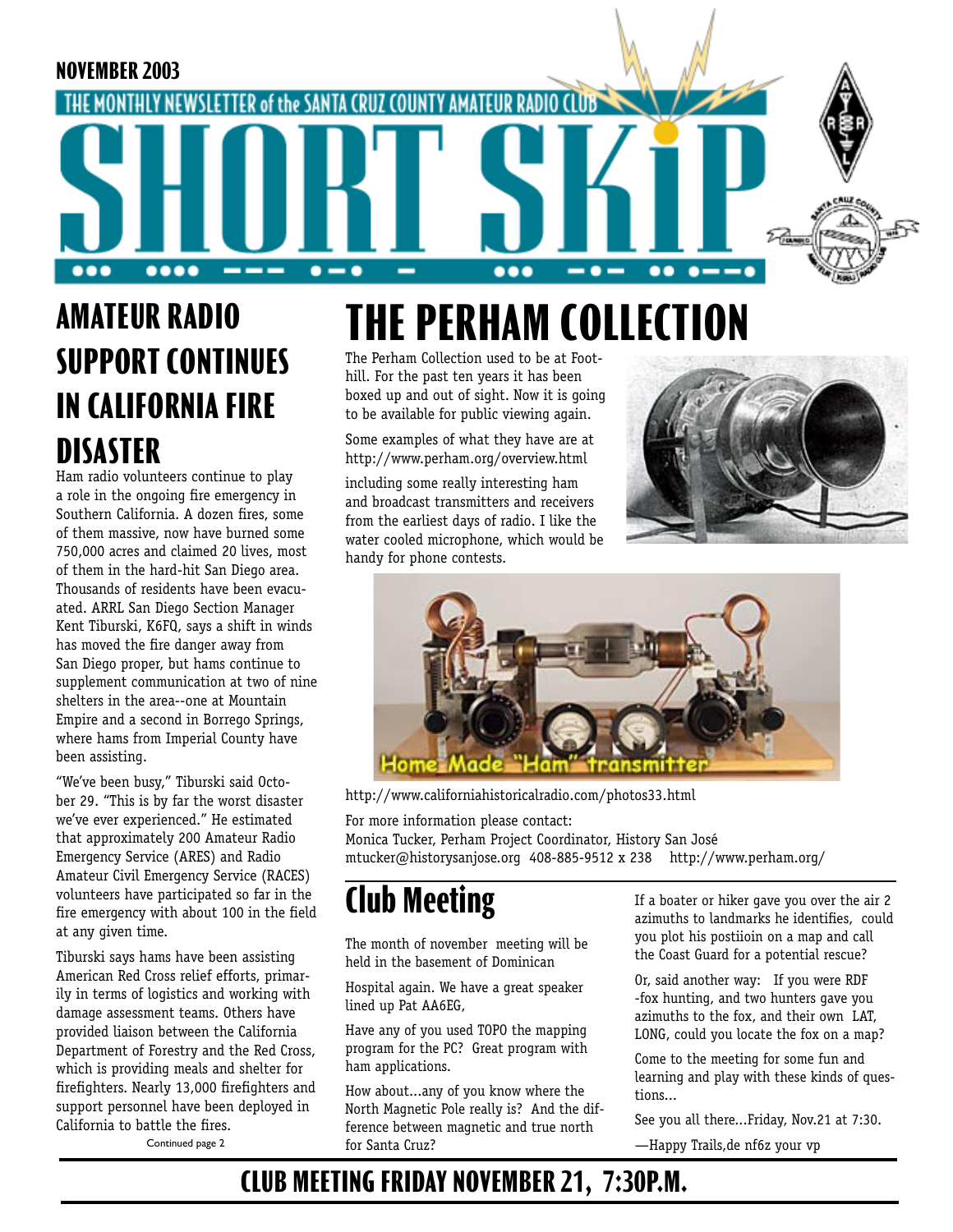

Published 12 times per year. Free to members. *Santa Cruz County Amateur Radio Club, Inc.* Post Office Box 238 Santa Cruz, CA 95061-0238

Editor and Publisher Ron Baldwin, K6EXT (831) 419-1025 K6EXT@fireclay.com Columnist: Art Lee, WF6P Writer: Ron Skelton, W6WO Distribution: Elaine Pennell, KE6FRA

### **Dan Anderson AA6GD, SK**



Greetings my radio friends, I believe everyone knows the very sad news of our Friend Dan Anderson passing away. I am so sad too hear this news. Dan was one of the great characters in amateur radio in the Monterey bay area. His value to our club was unmeasurable. He will be greatly missed. At our next meeting, I hope that we as a group can share a few fond memories of Dan.

Kindest regards, your friend Richard, K6GAXD

Our heartfelt sympathy to the family of Dan (aa6gd) in his passing to a better place. We, the club, will miss his personal southern hospitality and auctioneering skills and humor. A silent key...never to be forgotten.

Respectfully, (nf6z) James your vp

Prez Sez

And into the Autumn we go, it's been a wonderful year with lots to be thankful for my friends. I hope that all of you are ready for the rainy season ahead. Is everything winterized? If you could pass me over that jar of NoLox, I need to weatherproof my coax connectors(gasp). Autumn is the time of year where it is good for us to get together and take stock of our radio

club. It's time to elect new officers for next year. It's

time to gather and celebrate the wonderful experiences we have shared. Please come to the November meeting where we will do both. Consider running for a club office or nominating someone to keep the ball rolling for our radio club. Think of all of the fun we have had this last year, it doesn't end here we have the next year ahead! This will be the last regular meeting this year. In December, we will have our holiday party. Don't just sit back and laugh!

Be RADIOACTIVE! 73 Richard

#### **Fire continued**

The fires have claimed nearly 1200 homes in San Diego County alone, Tiburski reported, and burned some 450,000 acres. "Everybody I've talked with--to a person- -knows someone personally or knows of someone who has lost a house," he said. Mount Palomar--home of the famous observatory--was evacuated, Tiburski said, and firefighters were making a special effort to protect telecommunications sites there as well.

Although the hot, dry Santa Ana winds have abated, Tiburski notes that a stiff onshore breeze is now driving the fires to the east.

San Diego Salvation Army Team Emergency Radio Network (SATERN) Coordinator Paul Cook, N6RPF, reports he and other SATERN members have been providing communication assistance for The Salvation Army's relief efforts. They've had help from other amateurs as well, he said.

At least a half-dozen Salvation Army emergency disaster services canteens are providing meals to evacuees and firefighters. SATERN National Director Pat McPherson, WW9E, said SATERN is keeping relief teams in contact with each other as well as supporting communication for firefighters, police and emergency responders.

Elsewhere in California, ARRL Orange Section Manager Carl Gardenias, WU6D, says that Amateur Radio operators continue

working with relief agencies in that part of the state. "We actually have more Amateur Radio operators available than the Red Cross shelters can use," he said. With ARES teams and other ham radio volunteers from Riverside, San Bernardino and Orange counties available, the hams have been able to rotate shifts.

"The intensity of these fires has never been at this level before," Gardenias said, comparing the current situation with fire emergencies in the recent past.

At the Red Cross shelters--where more and more displaced people are showing up--hams have been "shadowing" shelter managers, communicating shelter supply requests, and helping with health-andwelfare inquiries for shelter clients, Gardenias said. Amateur Radio also is serving to keep shelters in touch with the Red Cross regional headquarters.

At least 1000 evacuees are taking refuge in a former TWA hangar at the San Bernardino airport.

Amateur Radio SSTV equipment was being used to assist firefighters in San Bernardino. The radio equipment and operators go out on the fire trucks and report what they see back to the command center, Gardenias explained.

In the Los Angeles Section SM Phineas Icenbice, W6BF, reports the Stevenson Ranch fires and Arrowhead are the "very hot spots," and firefighting helicopters and crews are using water from nearby Magic Mountain Amusement Park and from golf Continued page 5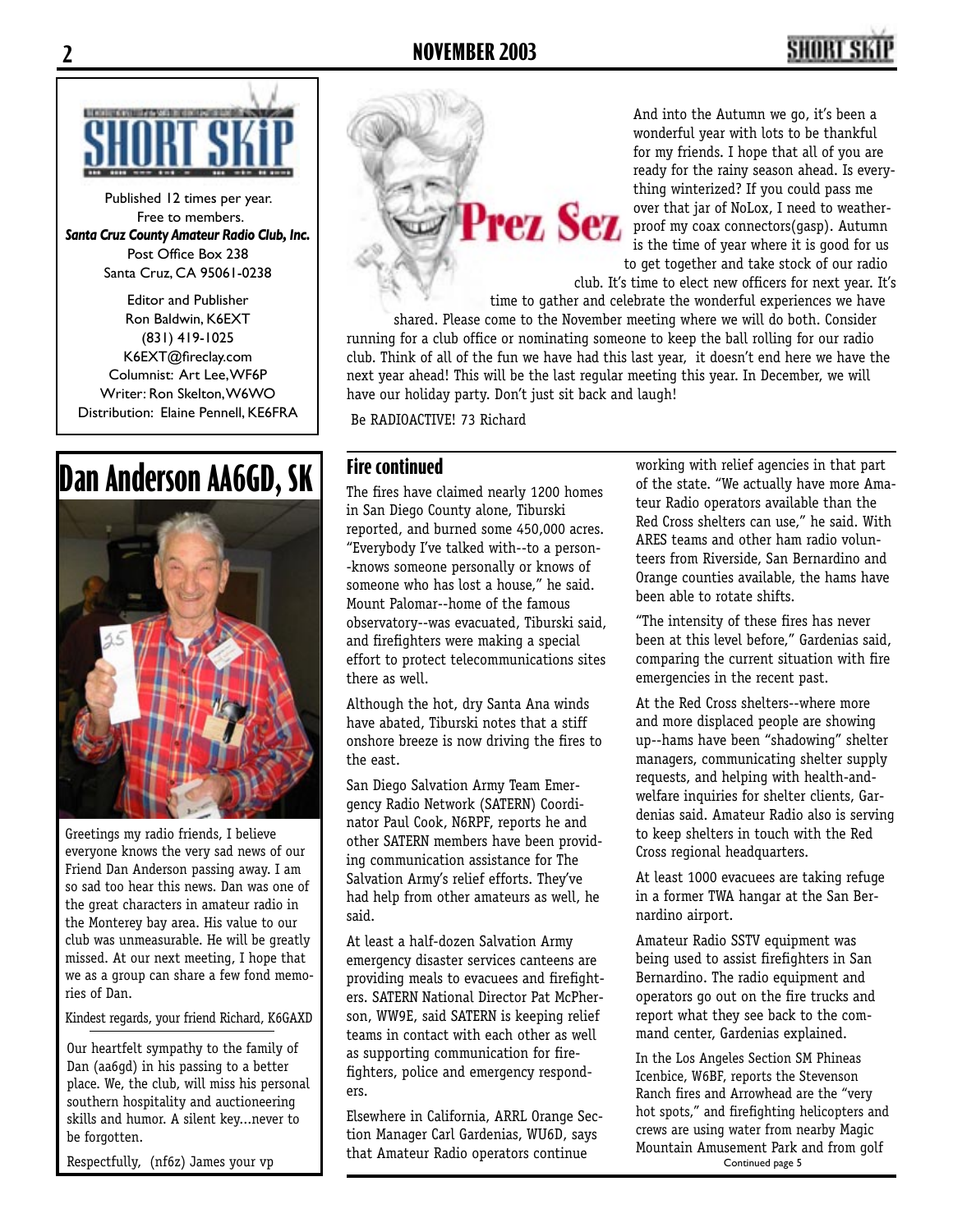

I'm happy to report for the repeater committee that the main winterizing maintenance jobs have been completed on the 3 small sheds SCCARC controls at the Stroke Center in Santa Cruz.

The 3 buildings are the club station shed, the K6BJ repeater shed, and the "old police repeater shed". Roy KF6KVD powerwashed all 3 buildings a while back to help prep them for new paint.

• Club station building:

New coat of exterior paint Erosion control and drainage work completed Fire extinguisher added

• K6BJ Repeater vault (shed):

New layer of rolled asphalt roofing installed on roof (on top of the old layer) New coat of exterior paint Drainage ditch dug through blacktop all along front (door side) of building Both fire extinguishers serviced in October 2003 (Thanks, Scott WA6LIE!)

• Old police repeater shed (through which we still get our power):

New coat of exterior paint Old asphalt roofing removed, new plywood roof laid atop old planked roof, tar paper and rolled asphalt roofing applied, trim added.

The roof and paint on the K6BJ repeater shed and club station shed have been done for a few weeks, but the roofing on the "old police repeater shed" was completed in the nick of time Thursday afternoon just before Thursday night's 0.29" rain. The final painting of that building and the roof's trim was finished yesterday, before last night's (Monday morning) 0.32" rain.

A check this morning found the buildings' drainage is now adequate and ... No leaks! The roofing and painting were sure needed, and now it looks like the club



It is always a sad thing to lose a buddy. We hams lost two in the past few days. Jack Meehan, N6FJK, became a silent key on October 25th. Jack lived a few blocks from me and we got together often. He had a friend who lived in Bonny Doon, Dick Dobbs, WB6ILD (I love disaster!). Together, Jack and I often visited Dick who had a unique radio setup in his home. Dick had a rotating dipole antenna mounted in his living room, similar to a submarine's periscope, complete with directional markings of a compass rose. Jack solved some antenna problems (lightning arrestors blown) to keep Dick on the air with the Coast Guard. Dick saved several lives by homing in on distress signals from boats in Monterey Bay. Jack was a member of the Coast Guard Auxiliary and helped on a couple of the Pacific Offshore Power Boat Races (POPBRA) in the mid 1980s when the races were conducted on Monterey Bay. I remember being on N6NUN, Terry Park's boat off Moss Landing one foggy morning and seeing Jack on the deck of one of the race picket boats. Jamie Finch, WI6F, was a ham observer and was either with Jack or on an adjacent boat. Those large, high-

buildings are ready to endure some more weather.

Thanks to "all" who helped prepare the club's Santa Cruz facilities for winter, including Chris KG6DOZ, Hank KG6EE, Ron K6EXT, George KF6FJT, Elaine KE6FRA, Scott WA6LIE, Mike W6WLS, Roy KF6KVD, Ron W6WO, and James NF6Z. Most recently, Roy and Elaine worked hard to help me complete the work before the rain arrived.

—73, Cap KE6AFE,

repeater committe chair

speed race boats certainly were impressive to watch as they screamed by us.

Our second great loss is that of brother Dan Anderson, AA6GD. We all loved him and he was a great friend and inspiration to us all. As our club auctioneer, he kept us laughing for all the years he performed this function. Dan was always upbeat, even to the last. Months earlier, he and I helped Allan Handforth, KC6VJL, disassemble AA6ZG Leon Fletcher's tower and ham station. Dan and I stayed on the ground, handing up tools when necessary. When the tower sections were down, we loaded them on Alan's truck. Those were heavy sections and while I was worried about a possible hernia, Dan just threw his section up. He confided in me, "Art, I'm getting too old to do this kinda stuff." Three years ago when I asked Dan to look for an S-20-R receiver for me, he produced one within a week - in mint condition of course. A month ago, I visited Dan after he called me about a 20 amp power supply he found for me. Dan looked pretty thin but I could see that he didn't want me to miss out on what I needed. "You'll have to pick it up off the garage floor," he told me, "because I can't lift it."

We can all goof! When the first thunder of our season rattled our windows, XYL Donna, AB6XJ, woke me at 0200 to ground our antennas. I jumped out of bed and quickly rotated the antenna switch 2 clicks. In the morning, I went to get on the air and noted that I had previously grounded my antennas and during the dark of night, had switched to "open" antenna positions. So much for saving our rig. Donna, not wanting to bother me one day, decided to replace the head on a small desk fan. She labored with a pair of long-nosed pliers and a screwdriver for over an hour to replace a screw and shaft - only to discover that she had put the head on backwards. When I asked our grandson if he ever goofed in the auto wrecking yard where he works , he replied, "Every day!" Once, in a hurry, he pulled a good radiator off a wreck and the bad one from a customer's truck. Went to lunch. When he got back, he reinstalled the bad radiator on the customer's truck before he discovered his error. Oh well.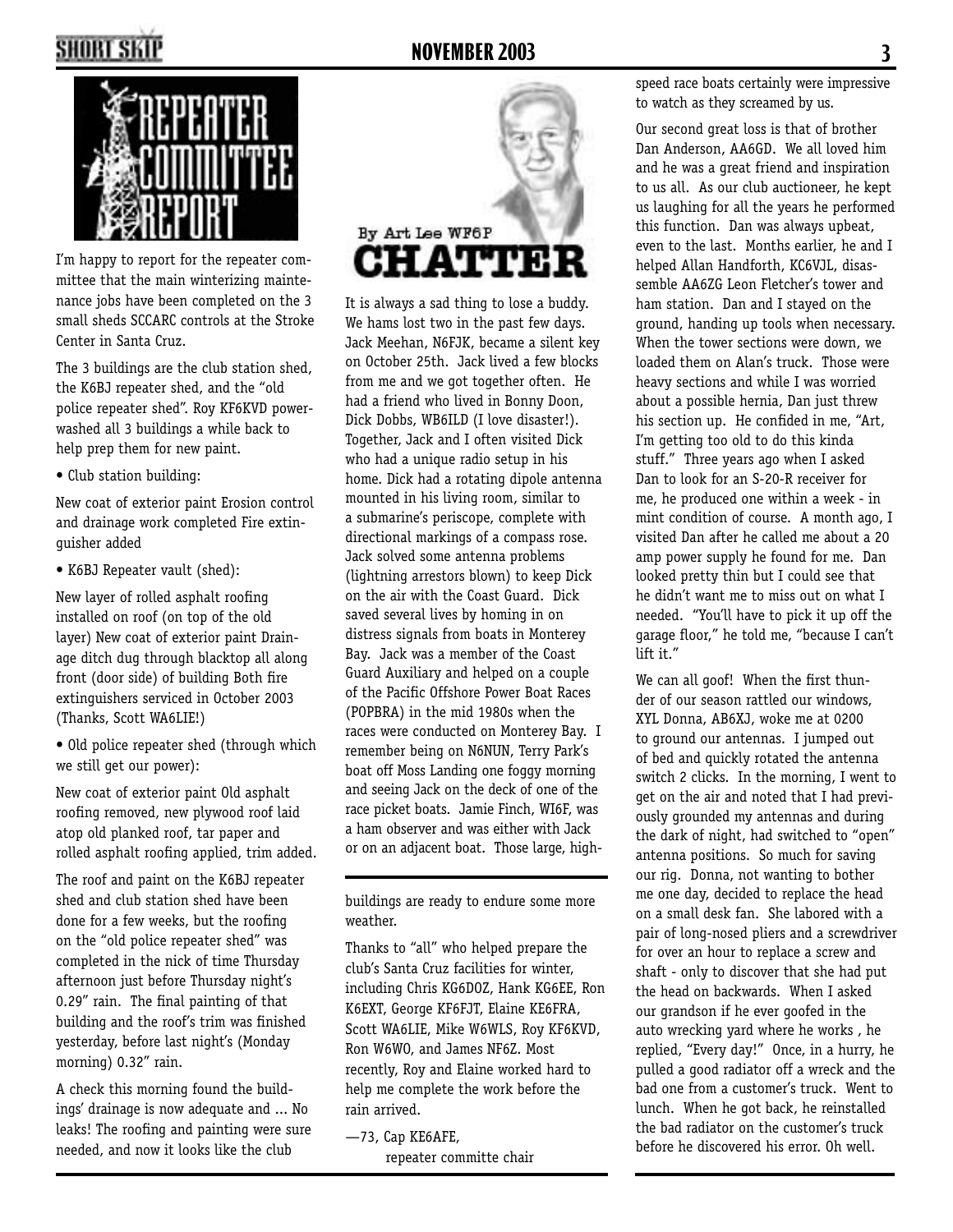#### **JULY 2003 MINUTES** was in the chair. Also present were the **MINUTES of the BOARD from the SANTA CRUZ COUNTY AMATEUR RADIO CLUB**

A regular meeting of the board was called to order at 1833 hours on Friday, July 18, 2003 at Dominican Hospital in Santa Cruz. The president, Richard KG6AXD, was in the chair. Also present were the secretary, Cap KE6AFE; the treasurer, Elaine KE6FRA; the members of the board Bruce AC6DN, Vic AE6ID, Mike KM6IKE, Allen WB6RWU, Ron W6WO and a guest, Claudia Fugelseth.

The minutes of the previous board meeting were unanimously approved.

The treasurer's report was a financial statement that showed financial activity for the period from June 20 to July 18, 2003. The report, showing a balance on hand as of July 18 of \$4926.85, was accepted unanimously upon motion by Bruce.

During committee reports, Richard noted we still need a volunteer to coordinate meeting refreshments. Bruce gave a report on the recent repair work done to get the K6BJ 440 repeater back in service, after it was off the air for a couple days. Cap mentioned new crystals were needed to convert the replacement radio that K6HJU gave us. Repeater etiquette was discussed. Club members should maintain their privileges and follow the club policy on repeater use. A copy of the club policy was included with the membership cards in postal mail again this year.

During new business, a motion by Bruce that a upcoming regular club-meeting topic be focused on "operating courtesy and good amateur practice" was unanimously approved. Bruce will contact the vice president to coordinate developing and scheduling the meeting.

There was discussion of a possible combination Fall Fund Raiser and Barbeque event. Also brief discussion of this year's holiday luncheon in December. Mike will investigate options for sites and times for the board.

A motion by Cap, that the club purchase 25 replacement club nametag blanks, and the silk-screening required for \$352 was unanimously approved. Rich KI6EH has agreed to continue to coordinate the nametag orders for the club. Rich's service regarding club nametags has been invaluable over the years. New first-time members get one free nametag; additional orders have to reimburse the club's costs.

The meeting was adjourned at 1926 hours.

#### **AUGUST 2003 MINUTES**

A regular meeting of the board was called to order at 1833 hours on Friday, August 15, 2003 at Dominican Hospital in Santa Cruz. The secretary, Cap KE6AFE, was in the chair. Also present were the treasurer, Elaine KE6FRA; the members of the board Bruce AC6DN, Vic AE6ID, Mike KM6IKE, Allen WB6RWU; and a guest, Claudia Fugelseth.

The minutes of the previous board meeting were unanimously approved.

The treasurer's report was a financial statement that showed financial activity for the period from July19 20 to August 12, 2003. The report, showing a balance on hand as of August 12 of \$4839.82, was accepted unanimously upon motion by Allen.

During committee reports, Bruce gave a report for the TVI committee on recent efforts to try to identify the source of noise heard on HF in Watsonville, near Freedom Boulevard. Bruce has helped Howard KG6WP narrow down the source of the noise. PG+E agreed they'd powerwash their power pole insulators in the neighborhood, as the next step in seeking to eliminate this noise problem. But their schedule for performing this job is still unknown.

During unfinished business, Mike reported on information he'd gotten about proposals for the club's holiday lunch and the possibilities were discussed. On a motion by Vic, the board unanimously approved paying a \$50 deposit to Marie Callendar's Restaurant in Capitola for our holiday lunch (menu option 5) to be held at around noon on Saturday, December 13, 2003.

During new business, Cap reported on maintenance jobs for the club facilities. The board unanimously passed a motion by Elaine, to authorize expenditure of up to \$500 for 2003 club repeater facility maintenance, including the planned 440.925 repeater radio exchange.

The meeting was adjourned at 1919 hours

### **SEPEMBER 2003 MINUTES**

A regular meeting of the board was called to order at 1839 hours on Friday, September 19, 2003 at Dominican Hospital in Santa Cruz. The president Richard KG6AXD vice president James NF6Z, the secretary Cap KE6AFE, the treasurer Elaine KE6FRA, the members of the board Bruce AC6DN, Vic AE6ID, Mike KM6IKE, Allen WB6RWU, Ron W6WO, and a guest, Claudia Fugelseth.

The minutes of the previous board meeting were unanimously approved upon motion by Allen. During discussion of those August minutes, Bruce gave an update for the TVI committee on Howard KG6WP's interference problem. Ron offered to loan Bruce a Doppler DF'ing rig and additional documentation of the symptoms was suggested.

The treasurer's report was a financial statement that showed financial activity for the period from August 13 to September 19, 2003. The report, showing a balance on hand as of September 19 of \$4504.76, was accepted unanimously upon motion by James.

During committee reports, Cap gave a progress report for the club station committee. The club station building has been repainted with paint leftover from the previous time, several years ago. The club station needs more regular users. Cap also reported for the repeater committee that the K6BJ repeater building re-roofing was completed and re-painting the building's exterior was underway in preparation for winter. The Micor base radio K6HJU donated was mounted in the old 440 repeater rack in hopes of conversion to our 440-repeater frequency.

During new business, discussion of arrangements for the December lunch and club meeting were discussed. Starting time for the December 13 lunch at Marie Callendar's restaurant was set at 12:30 PM. A raffle for attendees is planned. A motion by James, authorizing not more than \$150 for club holiday lunch raffle prizes was unanimously approved.

The need to appoint a nominating committee for the November club election of officers and board members was discussed. Volunteers should contact president Richard or secretary Cap. Ideally, candidates for each position will be found by early November, in time for their names to be included on a ballot included in the November Shortskip newsletter.

The meeting was adjourned at 1920 hours.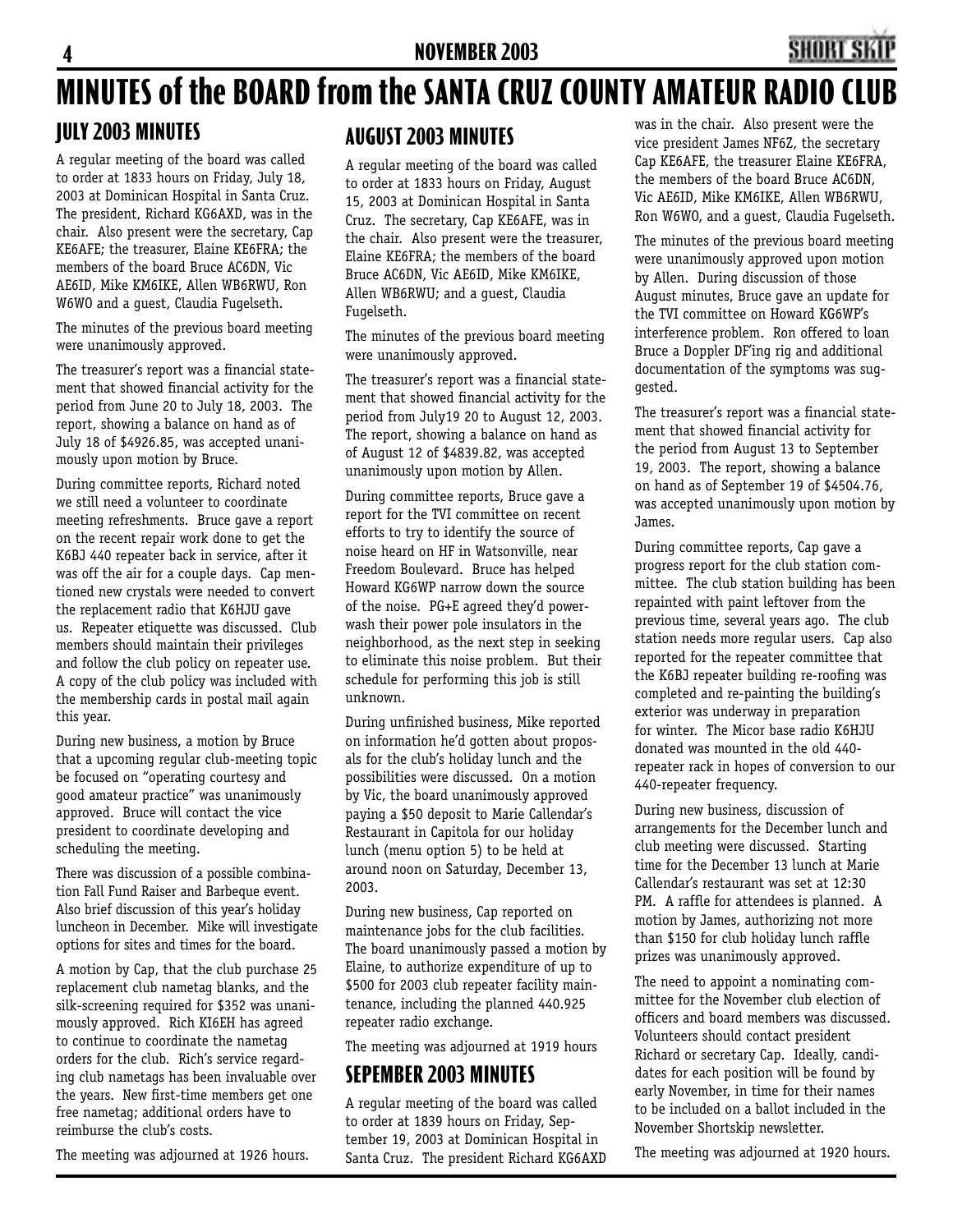#### **Fire continued**

courses to help douse the flames. Smoke was heavy October 29 in the San Fernando Valley where Icenbice lives.

Amateur Radio operators also are assisting at Red Cross shelters in the Los Angeles area as well as helping the relief agency to locate and establish new shelters. Icenbice said the problem areas appear to be the outer areas of Los Angeles County and in the mountains. Hams have been helping to locate people left homeless because of the fires.

California Gov Gray Davis has declared states of emergency in five counties. As this letter is prepared on October 31, cool and foggy weather have helped to stall the wildfires' progress.--Steve Ewald, WV1X, contributed information for this report <eom>

### **Impressions of Pacificon '03**

Here are some personal views of Pacificon '03. Please understand these remarks cover to only the fraction of the convention that I attended. The venue at the San Ramon Marriott was very pleasant and convenient. It was a busy weekend but not so overcrowded that you felt submerged.

The swap meet was programmed to open at 7:30 AM but I understand some were out there at 6:00 AM with flashlights. Frankly I always come away from flea markets wondering how such junk could possibly sell. There are bargains to be had but very few that appealed to me. One man's junk is another mans treasure to be sure and one such was a beautiful RF stepped attenuator up to 110 dB which

cost me \$2. I also saw Bob K6XX carrying off a nice Collins Radio dummy load. In general what was on display looked overpriced and useless- sour grapes did I hear you say ?

The vendor hall held a lot more for interest me. Elecraft was one of the busiest vendors (second only to the guys selling flashing LED gismos). Eric WA6HHQ and the gang -including our illustrious President Richard KG6AXD- were resplendent in their logoed T shirts showing off several new products.

—W6WO